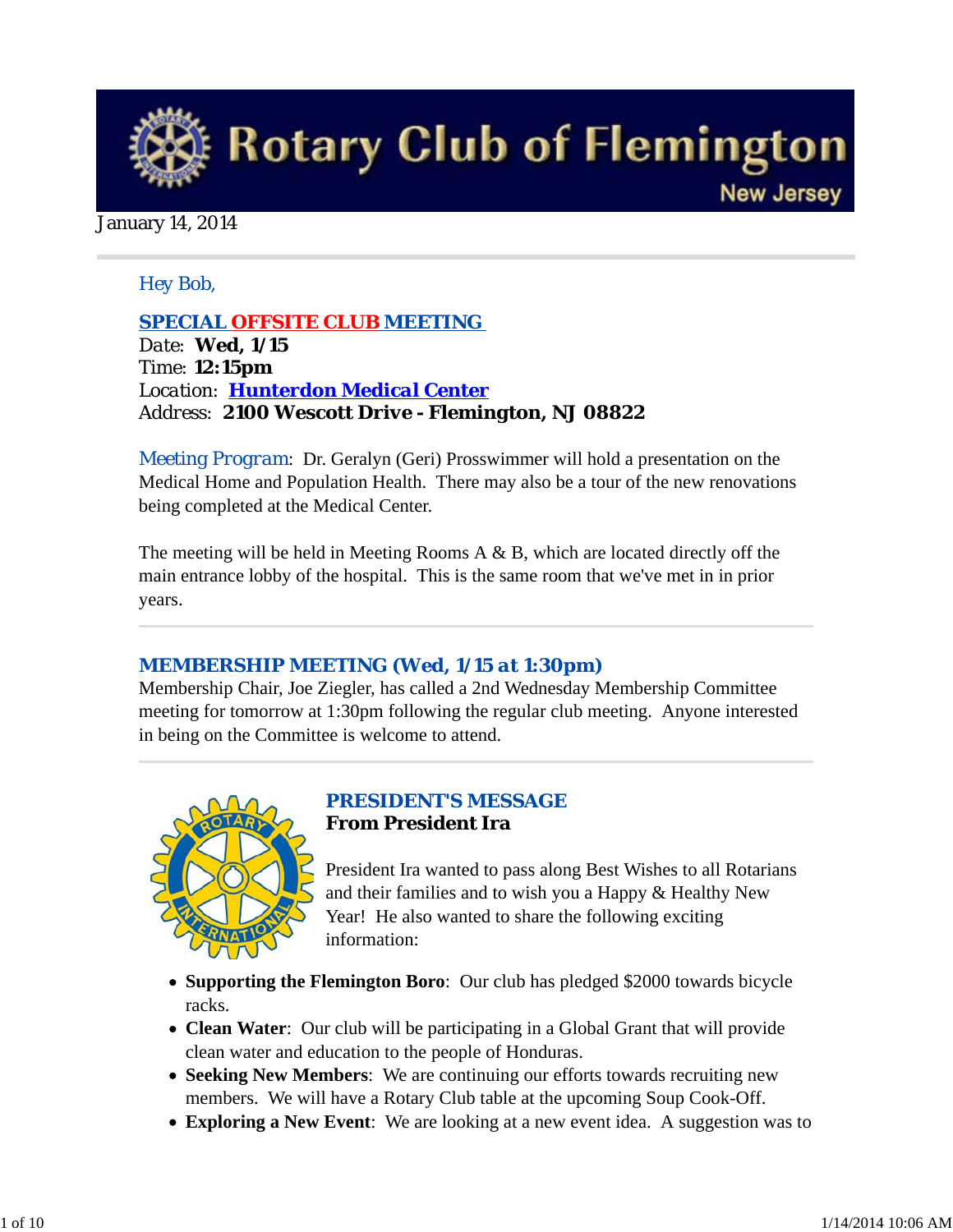have a county wide writing competition for Elementary and Middle School students. Ira is looking for interested members to join a sub-committee with him to see if this can come to fruition.

**Club Assembly**: Please bring your ideas and feedback to our next Club Assembly, which will occur at our January 22nd meeting at Bistro 61.

## *Rotary Club of Flemington OFFSITE MEETINGS for January 2014*

In typical fashion, Copper Hill Country Club will be closed during the month of January. Therefore, the January 2014 meetings will be held **off-site**. We will resume meetings back at Copper Hill on Wed, February 5, 2014. The following is the list of off-site meetings for January:

Wed, 1/08: **OFFSITE** Meeting at **Blue Fish Grill** - 50 Mine Street Wed, 1/15: **OFFSITE** Meeting at the **Hunterdon Medical Center** Wed, 1/22: **OFFSITE** Meeting at **Bistro 161** - 161 Main Street (Club Assembly) Wed, 1/29: **OFFSITE** Meeting at **Gallo Rosso Ristorante** - 100 Reaville Ave



*7th Annual SOUP COOK-OFF* The Rotary Clubs of Hunterdon **Monday, February 24, 2014 5:00 to 7:00pm** H.C.R.H.S. Commons 29 Junction Road - Flemington, NJ

Hundreds of soup lovers countywide will attend the event at the Hunterdon Central Regional High School Commons on Monday, February 24, 2014 from 5:00-7:00pm. Their **admission fee of \$10 and a food donation to the Food Pantry** entitles them to sample-size cups of any and all entered soups, plus the opportunity to vote for their favorite. At the end of the evening, two trophies will be awarded, one for PEOPLE'S CHOICE and one for JUDGE'S CHOICE and each champion will have the honor of displaying the coveted SOUPER BOWL TROPHIES in their restaurant for the year. An additional award will be presented for the BEST VISUAL PRESENTATION so be creative in your table presentation. **Click Here** for more information.

### **RESTAURANT ENTRY DEADLINE IS FEBRUARY 7, 2014**

A limit of 20 participating restaurants will be accepted on a first-come, first-served basis. One soup entry per restaurant. **CLICK HERE for the Restaurant Entry Form**.

## **YOUR PARTICIPATION HELPS FIGHT HUNGER IN HUNTERDON**!!!

The annual Hunterdon County Soup cook-off is a community-awareness project of the Rotary Clubs of Hunterdon County, dedicated to helping people in our community. All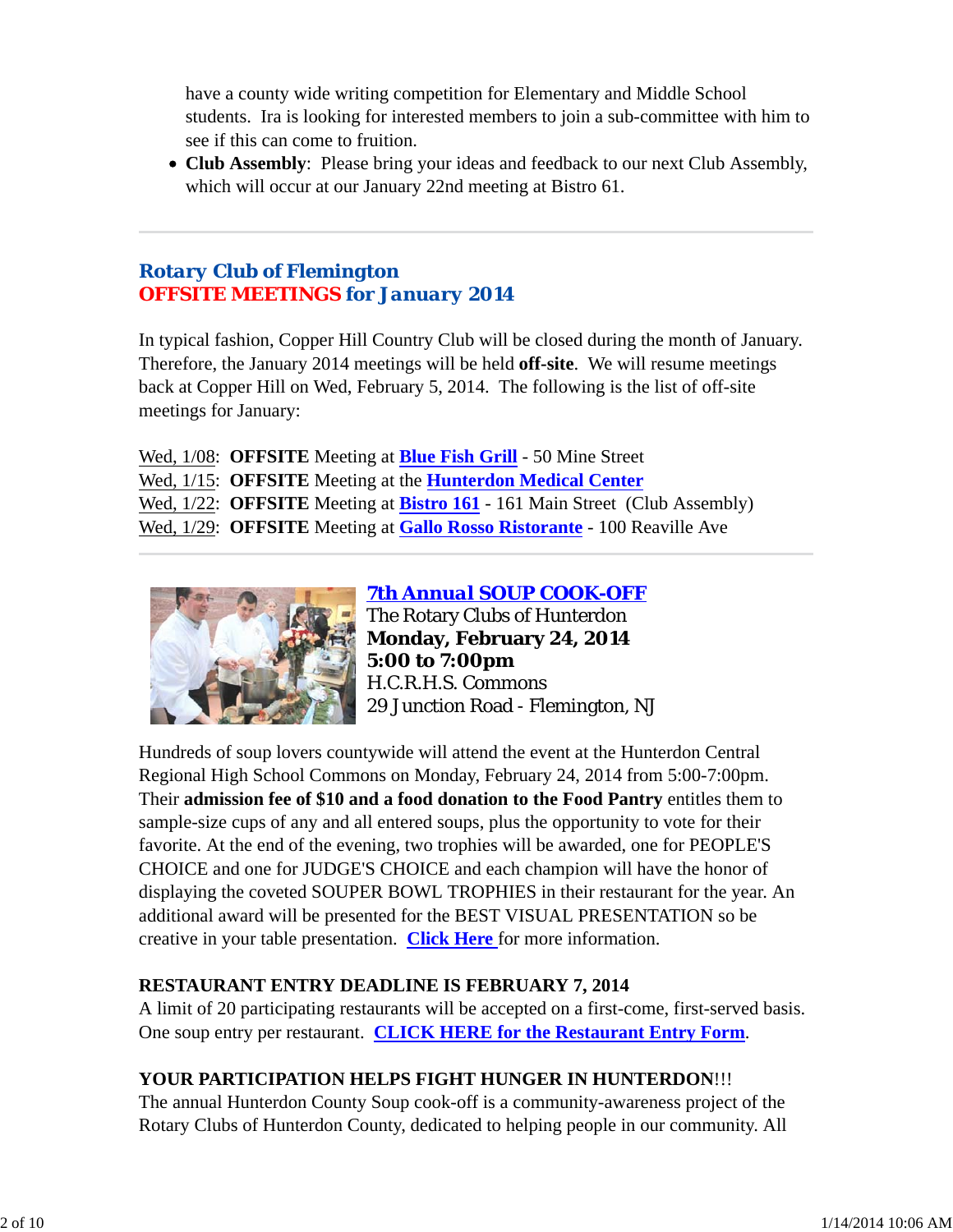event proceeds will be donated to the Food Pantries of Hunterdon County.

Questions? Contact Event Chair, **Mick Schaible** with any questons or comments. He can be reached at **(609)460-4530** or by email at **Soup@FlemingtonRotaryNJ.org**.

#### *EMERGENCY PREPAREDNESS SEMINAR!* **Hunterdon County Family Success Center** Date: **January 23, 2014** Time: **6:30 to 7:30pm** Location: **3 East Main Street - Flemington, NJ**

**Click Here** to view the flyer for the upcoming Emergency Preparedness Seminar being offered by the H.C. Family Success Center. Brandon Fahey, County Coordinator for Hunterdon County Department of Public Safety, will provide the tools and information to prepare your house and family for any sort of emergency.

If you are interested in attending, please **RSVP** to (908)237-0465 to secure your spot!



*Rotary Club of Lambertville-New Hope Presents BEEF N BEER* Date: **Saturday, January 25, 2014** Time: 1:00 to 4:00 PM Location: **Triumph Brewing Company** 400 Union Square, New Hope, PA

The Rotary Club of Lambertville-New Hope presents their annual **Beef N Beer** event, which is being held during Lambertville-New Hopes 2014 Winter Festival. The event combines hot roast beef sandwiches, Triumph craft beers and live music for an afternoon you won't forget. Come sing-a-long, dance, or just enjoy the company.

**CLICK HERE** for more information or to purchase tickets. Cost is \$40 per person.

## *FBID Rolls Out Concepts for Revitalization*

Date: Wednesfday, 1/15/2014 Time: 6:30pm Location: Historical Courthouse - Flemington, NJ

On Wednesday, January 15th, 2014 at 6:30pm, the Historical Courthouse will be the place to be to hear what the Business Improvement District has to offer to the Borough of Flemington. The FBID hired a planner, Tim Delorm of Terra Noble Designs to come up with some concepts for six specific areas that would revitalize Flemington. Click Here to read more.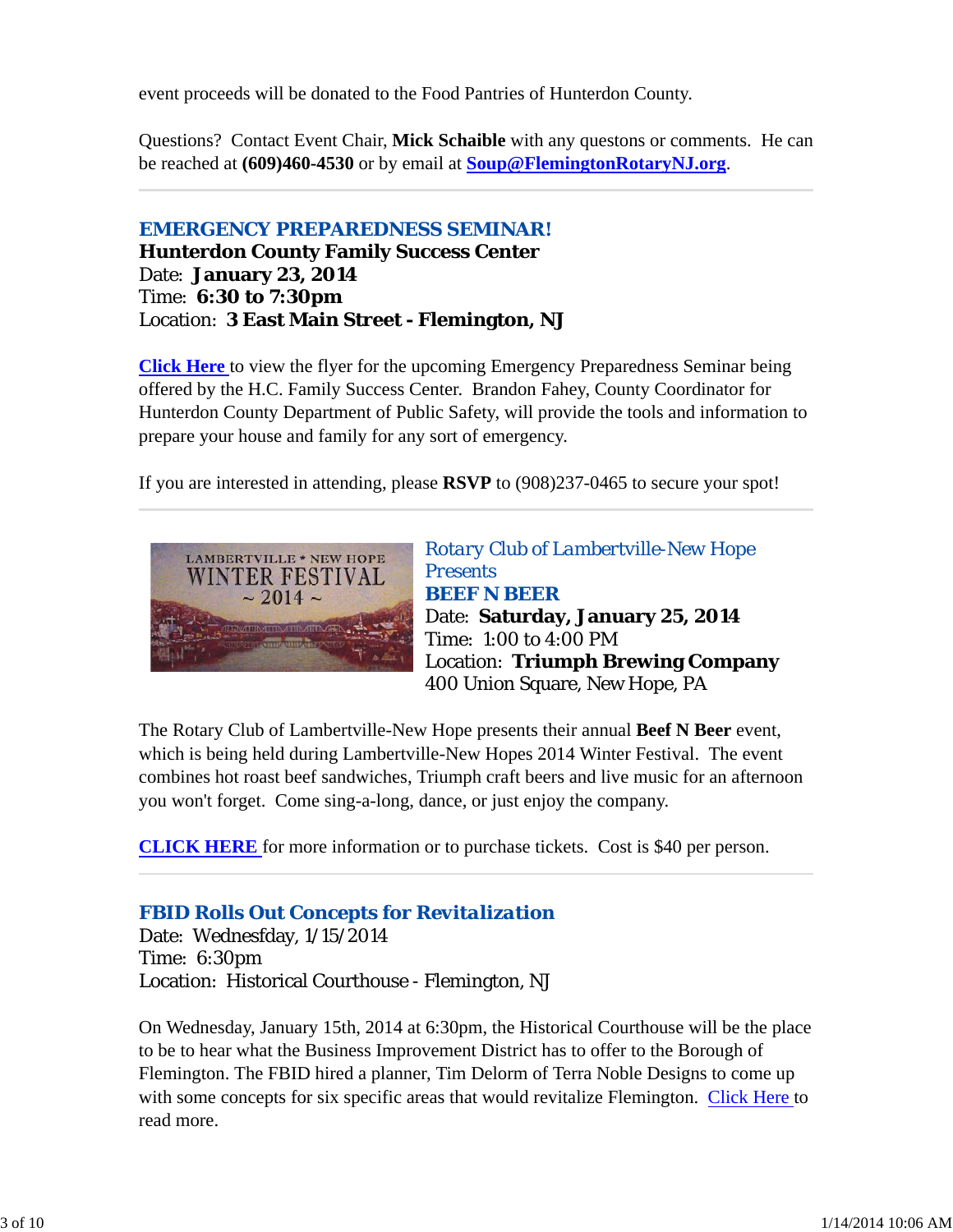## *Donations Aid Twenty five families affected by Union Hill Fire* December 20, 2013

Eighteen families were left homeless after the devastating fire on November 23, 2013 at the Union Hill Condos. Mayor Michele McBride of Union Township and Mayor Janice Kovach of the Town of Clinton reached out to Megan Jones-Holt of Clinton Sunrise Rotary Club to ask for assistance in helping these families and managing donations.

The Clinton Sunrise Rotary Club responded immediately and set up the Union Hill Fire Fund. We are accepting donations of checks and gift cards. To date, we have received donations from various community members, other Rotary Clubs, Town of Clinton employees and the Clinton Public School Teachers.

The club to date has distributed close to \$11,000.00 to the 18 owners and seven renters affected and the donations still are coming in. Today more gift cards were picked up at the Town of Clinton municipal building.

"We tried to get some of the donations to the families for Thanksgiving, but it was more involved that anticipated. We are so happy to be able to get support to them in time for Christmas," stated Megan Jones-Holt, Clinton Town resident.

If you would like to help these families, please send checks (made out to Clinton Sunrise Rotary Club) and/or gift cards to:

Clinton Sunrise Rotary Club P.O. Box 5435 Clinton, New Jersey 08809

We'd like to Thank all the donors for their generosity with helping your neighbors in need.

Megan Jones-Holt Clinton Sunrise Rotary

## *CHARTER CELEBRATION DINNER honoring the ROTARY e-CLUB of HUNTERDON HORIZON*

**Thursday, January 30, 2014 at 6pm** Grape Finale 8 Bartles Corner Road, Suite 107 - Flemington, NJ Cost: \$40 per Person **Click Here to Pre-Register by November 26th** 

The Rotary e-Club of Hunterdon Horizon cordially invites you and your guest to share in their Charter Celebration dinner. Click the link above or view the invitation below for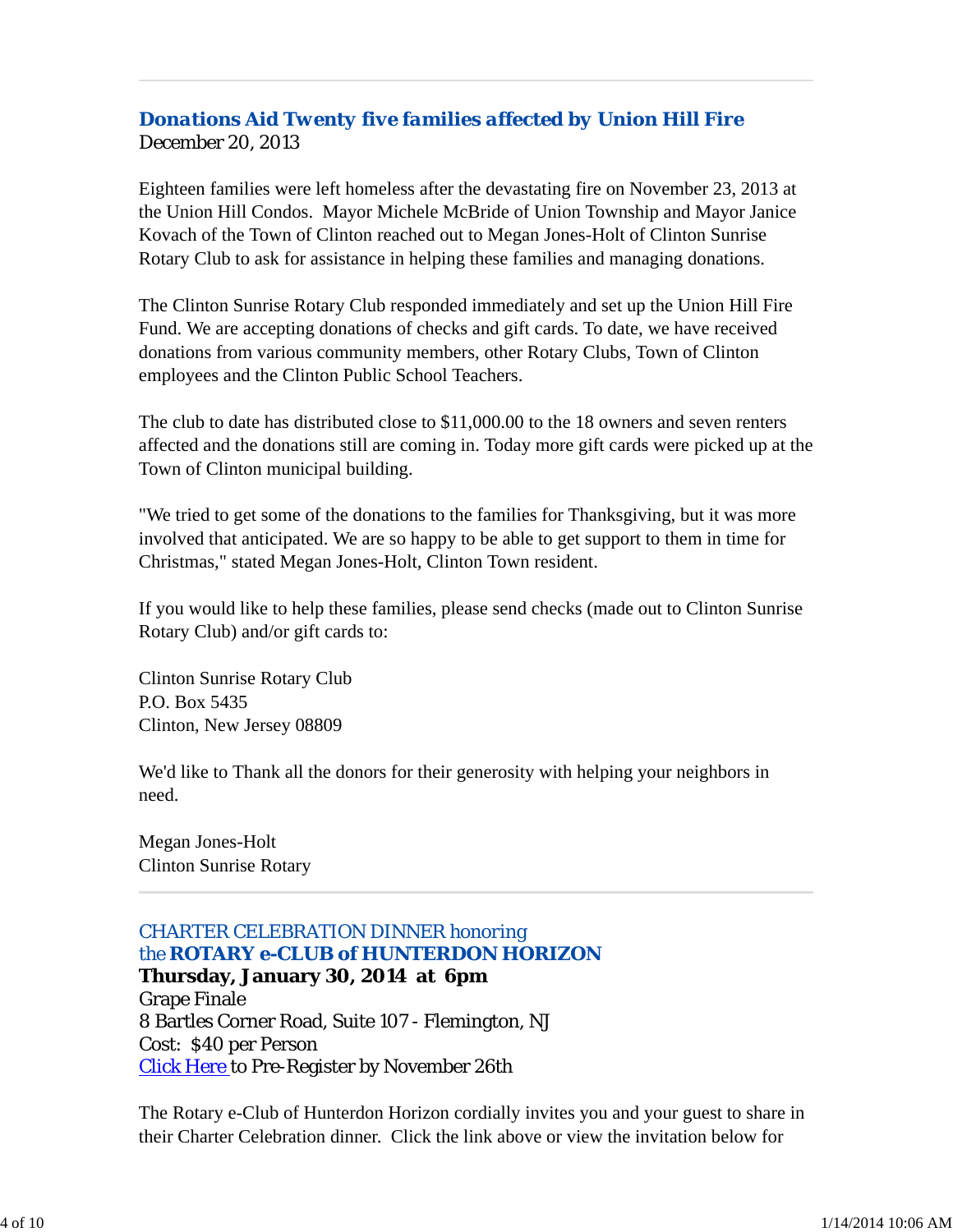more information. If you have any questions, please contact Florentine Lehar at 908-392-3853.

#### *Rotary BRIDGING THE GAP*

**Rotarians being Sought as Mentors!** February 4, 2014 (8-10am) - BTG February 25, 2014 (8-10am) - BTG March 25, 2014 - Job Fair May 13, 2014 - Awards Breakfast

**Click Here** for additional information.



As you know, the Rotary Club of Flemington is a member of the H.C. Chamber of Commerce. This enables all Rotarians the ability to attend a Chamber function as a "member". If someone asks you what your business is, you would explain that you are a member representing the Rotary Club of Flemington. **Click Here** to visit the Chamber website for a listing of upcoming events.

#### *ROTARY DISTRICT 7510 NEWS*

**Click Here** to read the current news from our Rotary District 7510.

### *SPEAKERS & PROGRAMS BEING SOUGHT*

We are always seeking new or creative ideas for upcoming meeting programs and speakers. If you have any leads, please pass them onto Mick Schaible. **Click here** to generate an email directly to Mick.

### *UPCOMING DATES TO NOTE*

**Summary of Upcoming Club Meeting Programs:** Wed, 1/08: **OFFSITE** Meeting at **Blue Fish Grill** - 50 Mine Street Wed, 1/15: **OFFSITE** Meeting at the **Hunterdon Medical Center** Wed, 1/22: **OFFSITE** Meeting at **Bistro 161** - 161 Main Street Wed, 1/29: **OFFSITE** Meeting at **Gallo Rosso Ristorante** - 100 Reaville Ave

**Next RCOF Board Meeting**: Thurs, 2/6/2014 at 6:00 PM (usually the 1<sup>st</sup> Thursday). Next Membership Meeting: Wed,  $1/15/2014$  at 1:30 PM (usually the 2<sup>nd</sup> Wednesday).

**Upcoming RCOF Club Events, Fundraisers, Fellowship Events, Etc**.: Mon, 2/24/2014: Hunterdon Rotary Soup Cook-Off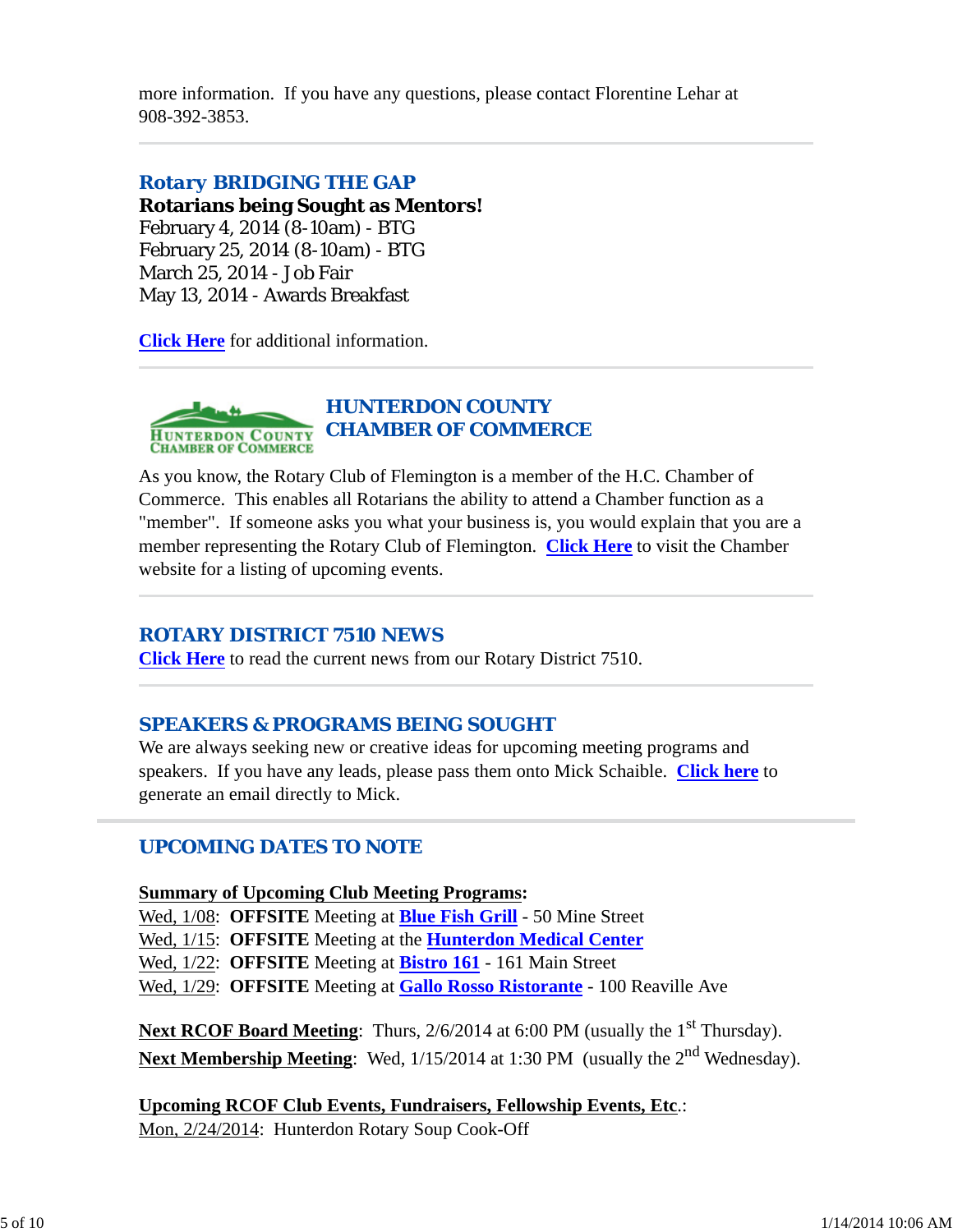Sun, TBD: Rotary Bark in the Park Dog Walk Sat, 7/7/2014: Pedals for Progress Bicycle, Sewing Machine & Sports Gear Collection

#### **Rotary District 7510 Events & Functions:**

Wed, 2/5: PETS 1 - Hotel Somerset-Bridgewater (6:30pm) Fri, 3/21: PETS 2 - Marriot Hotel, Whippany, NJ (6:00pm) May 17: World Peace Day May 2-3: **District Conference** Wed, 5/14: District Assembly - Hotel Somerset-Bridgewater (2:30pm to 8:30pm) May 30 - June 1: RYLA, 4-Way Test Speech Contest, Rotaract, Interact & Early Act.

### *COMMITTEE LIST:*

**Click Here** to download the listing of all current Club Committee's and its members.

### *"MEMBERS ONLY" WEBSITE:*

### **Goto the Members Only section of the website to find:**

- 1) The "Membership Proposal Form" to propose a new member.
- 2) An Online Copy of the Club Membership Directory.
- 3) A Link to All Photos Albums of the Club.

### *ROTARY WEBSITE LINKS:*

Rotary International: **www.Rotary.org** Rotary District 7510: **www.RotaryNJ.org**

## *NEARBY ROTARY CLUB MEETINGS:*

As A Rotarian, you are Welcome to attend a Rotary Club meeting anywhere in the world. Click here for the Rotary Club Locator App. Or see below for some local meetings:

Mondays

**Lambertville/New Hope** (6:30 pm) - Lambertville Station Restaurant; 11 Bridge Street, Lambertville NJ 08530 **Piscataway** (12:15 pm) - Radisson Hotel; 21 Kingsbridge Road, Piscataway, NJ 08854

### Tuesdays

**Whitehouse** (12:15 pm) - Max's 22; 456 Route 22 West, Whitehouse Station, NJ 08889 **Princeton** (12:15 pm) - The Nassau Club; 6 Mercer Street, Princeton, NJ 08540 **Bridgewater-Bound Brook** (12:15 pm) - Arbor Glenn; 100 Monroe St, Bridgewater 08807

#### Wednesdays

**Branchburg Township** (7:30 am): Stoney Brook Grille; 1285 Route 28, North Branch, NJ 08876

**Flemington** (12:15pm): Copper Hill Country Club; 100 Copper Hill Road, Ringoes, NJ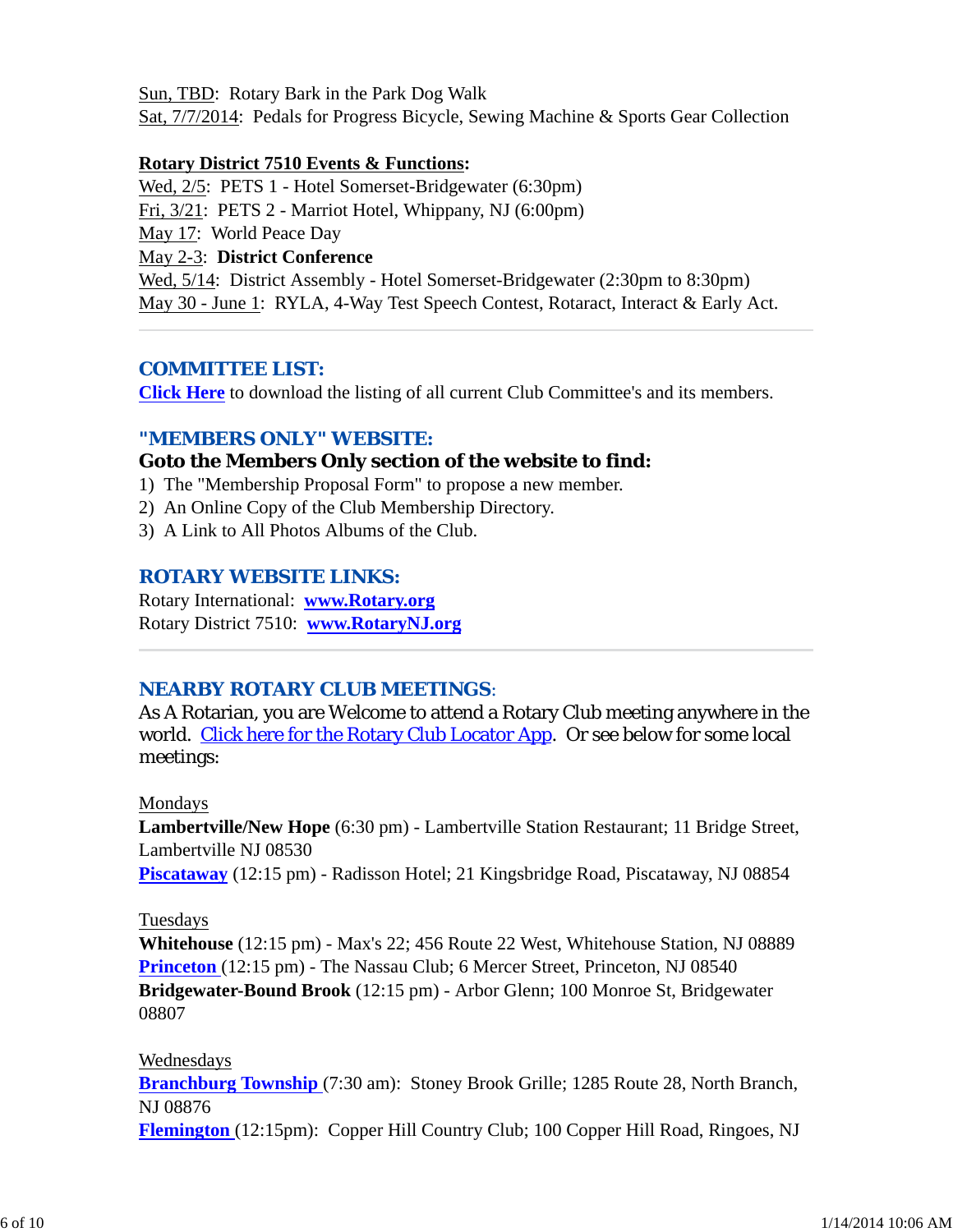#### 08851

**Hillsborough Township** (6:15 pm): Pheasant's Landing; 311 Amwell Road (Rt. 514), Hillsborough, NJ 08844

#### Thursdays

**Clinton Sunrise** (7:30 am): Clinton Fire Department; New Street, Clinton, NJ 08809 **Somerville/Bridgewater** (12:15 pm): Bridgewater Manor; 1251 US Highway 202/206, Bridgewater, NJ 08807

**Trenton** (12:15 pm): Freddie's Tavern; 12 Railroad Avenue, West Trenton, NJ 08628

#### Fridays

**North Hunterdon** (12:15 pm): Beaver Brook County Club; 25 County Club Drive, Annandale, NJ 08801 **Princeton Corridor** (12:15pm): Hyatt Regency; 102 Carnegie Center, Rt. 1 North, Princeton, NJ 08540

#### eClub

**Rotary eClub of Hunterdon Horizon**: View website for meetings or online makeups.

RI President's Call for Action in **2013-2014**: **"Engage Rotary, Change Lives"**

# **Rotary Club of Flemington - Our 90th Year**

Founded October 3, 1923 \* Charter #1529 \* District 7510

| President                       | <b>Ira Liebross</b>                            |  |
|---------------------------------|------------------------------------------------|--|
| President-Elect                 | <b>Lynn Hyman</b>                              |  |
| Secretary                       | <b>Michele Kavanagh</b>                        |  |
| Treasurer, General              | <b>Bob Newland</b>                             |  |
| Treasurer, Lunch                | <b>D.J.</b> Wright                             |  |
| <b>Board Members</b>            | Karen Widico (immediate past president)        |  |
|                                 | <b>Jim Davidson</b>                            |  |
|                                 | <b>Nancy Kahl</b>                              |  |
|                                 | <b>Mick Schaible</b>                           |  |
|                                 | <b>Chris Venditti</b>                          |  |
| Sergeant-at-Arms                | <b>Tom Fisher</b>                              |  |
| <b>RI</b> President             | <b>Ron D. Burton</b> (Norman, Oklahoma, USA)   |  |
| District Governor (DG)          | Tulsi R. Maharjan (Branchburg, NJ)             |  |
| District Governor Elect (DGE)   | <b>Melvin I. Kevoe "Mel"</b> (Springfield, NJ) |  |
| District Governor Nomimee (DGE) | Hal Daume (Berkeley Heights, NJ)               |  |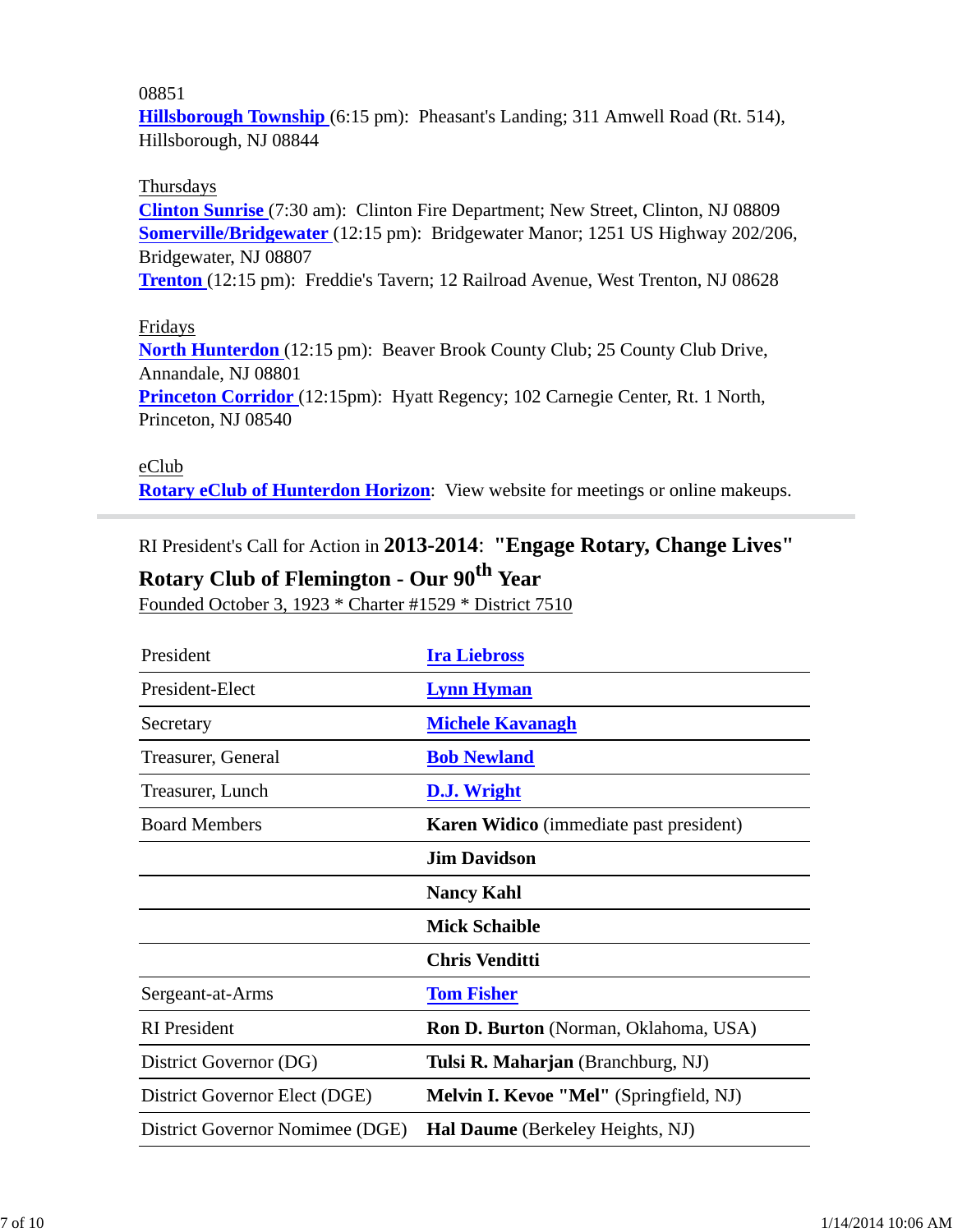Assistant District Governor (ADG) **Michael Toscani** (Lambertville-New Hope, PA)

Club Meetings: **Wednesday, 12:15 pm, Copper Hill Country Club** 100 Copper Hill Road, Ringoes 08551



*MISSION STATEMENT*: The mission of Rotary International is to assist and guide Rotarians and Rotary clubs to accomplish the Object of Rotary to ensure Rotary's continuing relevance and to help build a better world, emphasizing service activities by individuals and groups that enhance the quality of life and human dignity, encouraging high ethical standards, and creating greater understanding among all people to advance the search for peace in the world.

**THE OBJECT OF ROTARY:** The object of Rotary is to encourage and foster the ideal of service as a basis of worthy enterprise and, in particular, to encourage and foster:

**1st**: The development of acquaintance as an opportunity for service;

**2nd**: High ethical standards in business and professions, the recognition of the worthiness of all useful occupations, and the dignifying of each Rotarian's occupation as an opportunity to serve society;

**3<sup>rd</sup>**: The application of the ideal of service in each Rotarian's personal, business and community life;

**4th**: The advancement of international understanding, goodwill, and peace through a world fellowship of business and professional persons united in the ideal of service.

**THE 4-WAY TEST:** "Of the things we think, say or do:

**1st**: Is it the Truth?

2<sup>nd</sup>: Is it Fair to all concerned?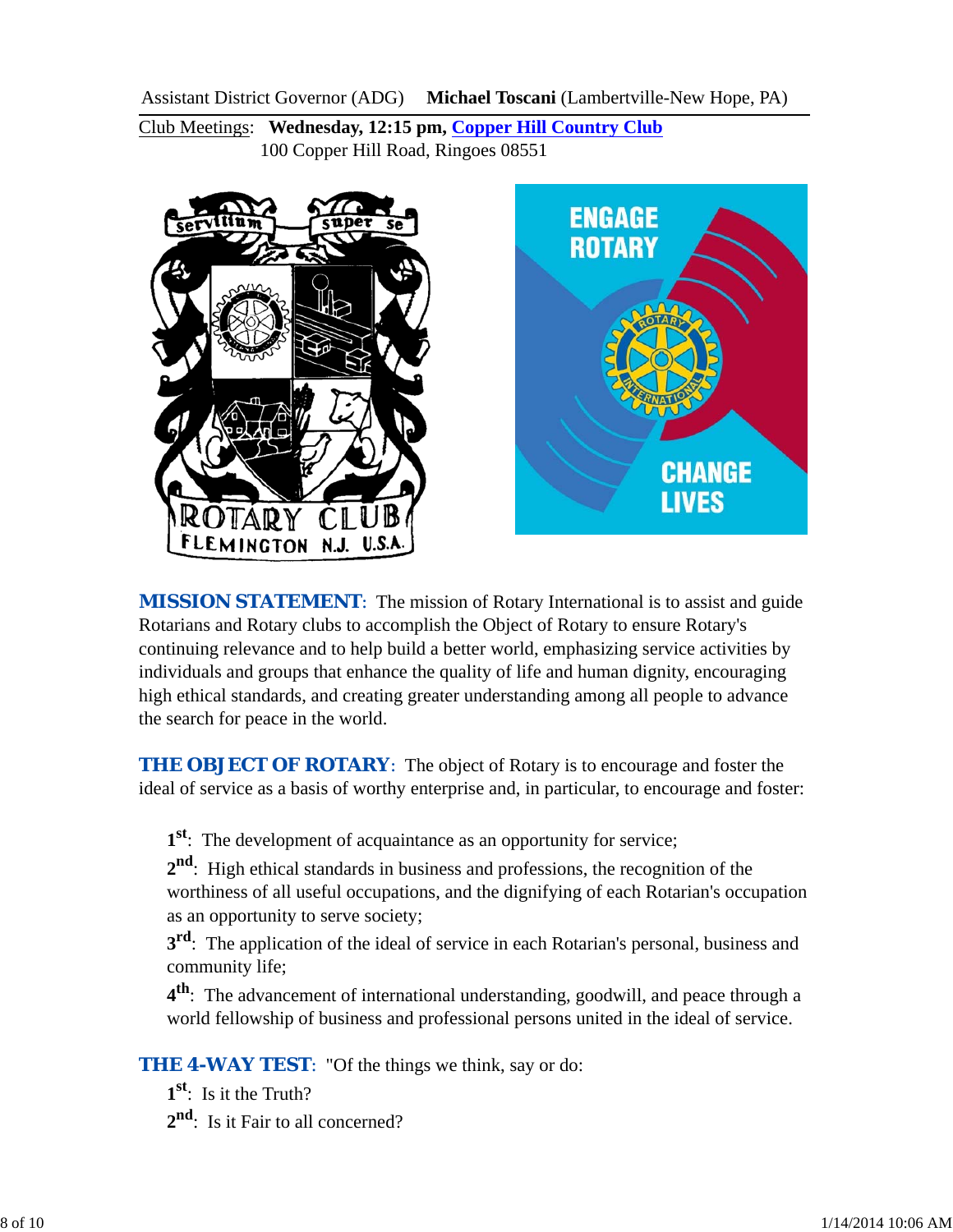- **3rd**: Will it build goodwill and better friendships?
- **4th**: Will it be beneficial to all concerned?"

#### *ROTARY's AVENUE'S OF SERVICE*:

**1)** Through **Club Service**, we have fun, build lasting friendships, and make sure that our club runs well.

**2)** Through **Vocational Service**, we volunteer our professional skills to serve others and promote integrity in everything we do.

**3)** Through **Community Service**, we address local needs and work with our community to bring lasting improvements.

**4)** Through **International Service**, we meet humanitarian needs around the globe and promote world understanding and peace.

**5)** Through **Youth Service**, we work with young people to help them become the next generation of leaders, visionaries, and peacemakers.

## **2013-2014 CLUB MEMBER ROSTER Rotary Club of Flemington, NJ**

Current Number of Members: 46

| <b>Rotarian</b>                   | <b>Member Since</b> | <b>Classification</b>                    |
|-----------------------------------|---------------------|------------------------------------------|
| Black, Bruce B.                   | 2007                | <b>Health and Fitness</b>                |
| Bohler, Herbert C. (Herb)         | 1977                | <b>Specialty Advertising</b>             |
| Chittenden, Robert L. (Bob)       | 2003                | M.E.F.P. Consulting Engineering          |
| Clark, Arthur L. (Sandy)          | 1987                | Printing                                 |
| Copeland, Harrie E. III           | 1976                | Auctioneering/Banking                    |
| Davidson, James G. (Jim)          | 2002                | <b>Rubber Products</b>                   |
| Ferrari, Frederick J. (Fred)      | 1964                | Orthodontia                              |
| Fisher, Charles H. (Charlie)      | 1961                | <b>Funeral Services</b>                  |
| Fisher, Thomas H. (Tom)           | 2012                | <b>Property &amp; Casualty Insurance</b> |
| Harrison, Jeffrey (Jeff)          | 1996                | Psychotherapy                            |
| Hennessy, Jr., Richard (Rich)     | 2010                | <b>Financial Advisor</b>                 |
| Hyman, Lynn                       | 2010                | <b>Retail Banking</b>                    |
| Kahl, Nancy                       | 2012                | Massage Therapy                          |
| Kamnitsis, Christopher P. (Chris) | 2001                | <b>Financial Planning</b>                |
| Kavanagh, Michele                 | 2013                | <b>Community Banking</b>                 |
| Liebross, Ira                     | 1997                | <b>Family Medicine</b>                   |
| Loew, Darren                      | 2002                | Orthodontics                             |
| Martin, Teresa (Terry)            | 1993                | Solid Waste/Recycling                    |
| Mazujian, Harry                   | 2004                | Clergy                                   |
| McWilliams, Nancy                 | 1992                | Psychotherapy                            |
| Metz, Kim                         | 2007                | <b>Technical Education</b>               |
| Muller, George D.                 | 1964                | <b>Cut Glass Manufacturing</b>           |
| Nastasi, William (Bill)           | 1996                | <b>General Contracting</b>               |
| Newland, Robert D. (Bob)          | 1998                | Insurance                                |
| Ownes, Terry M.                   | 1987                | <b>Floor Covering</b>                    |
| Parente, Steven (Steve)           | 2005                | Classification                           |
| Phelan, Christopher J. (Chris)    | 2009                | <b>Chamber Of Commerce</b>               |